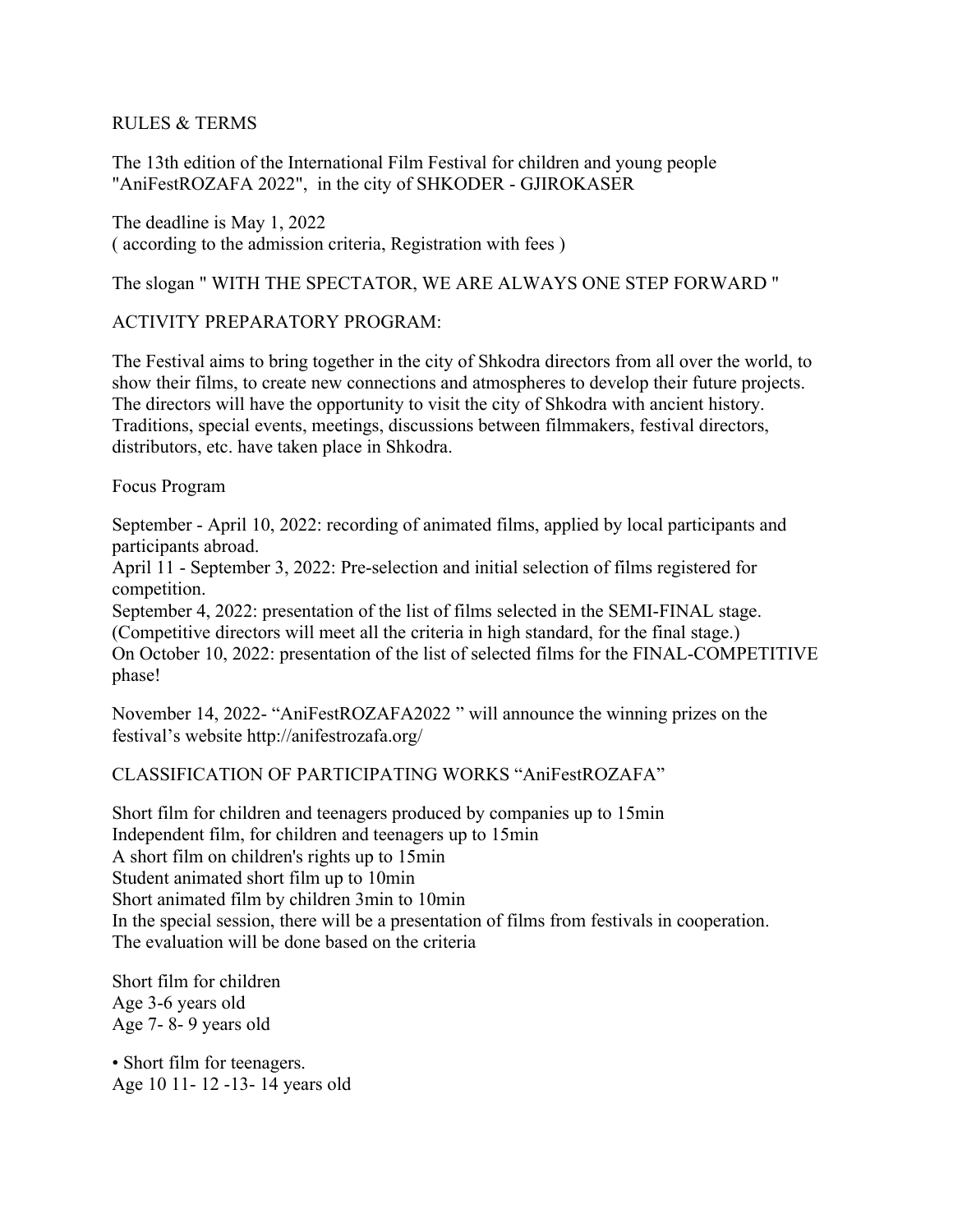The "AniFestROZAFA" Festival continues to be unique and original in its realization format, in the presentation of the artistic and cultural values for different generations. 13th edition of the International Short Film Festival for children and young people "AniFestROZAFA2022"

### APPLICATION FORM

The films must be completed after January 01st, 2020.

-Applicants will fill in the application form in English.

-Applicants must fill the forms electronically and all other adding materials for the films (photo of the producer or the director, photo of the film, the dialogue list in English, should be sent electronically, online.

Competing films will be screened in MP4 HD format, high resolution for the display. ( delivery via wetransfer.com to artanmaku@anifestrozafa.al)

-According to the regulation, the deadline for collecting the participating work is at 23:59 on May 1, 2022.

Awards "AniFestROZAFA2022":

•Best movie "AniFestROZAFA2022"

- Best short film produced by the company
- Best Independent Short Film
- Best animated short film produced by the company
- Best Independent Animated Short Film
- The best animated short film about children's rights
- Best animated short film by students

Special awards A best animated short film by children (diploma ) Best screenplay (diploma ) Best camera (diploma ) Best animation (diploma )

Priority will be given to short, artistic, and animated films that reflect different cultures, different stories, made with artistic fantasy.

#### THE JUDGE'S PANEL ( FESTIVAL JURY )

1. The jury for the official competition must consist of not less than 3 members, one member must be Albanian.

2. The Chairman of the Jury is appointed by the artistic staff of the festival.

3. No judge (jury member) should have been a member of the film selection board for the three defining stages.

4. The Jury is responsible for defining the evaluation for the prize of the competition, as well as for the procedures and criteria.

5. The Jury is responsible for announcing the list of winners.

### DELIVERY REQUIREMENTS

Films that violate children's rights as defined by the Convention of Human Rights and the Convention of Children's Rights, will not be accepted.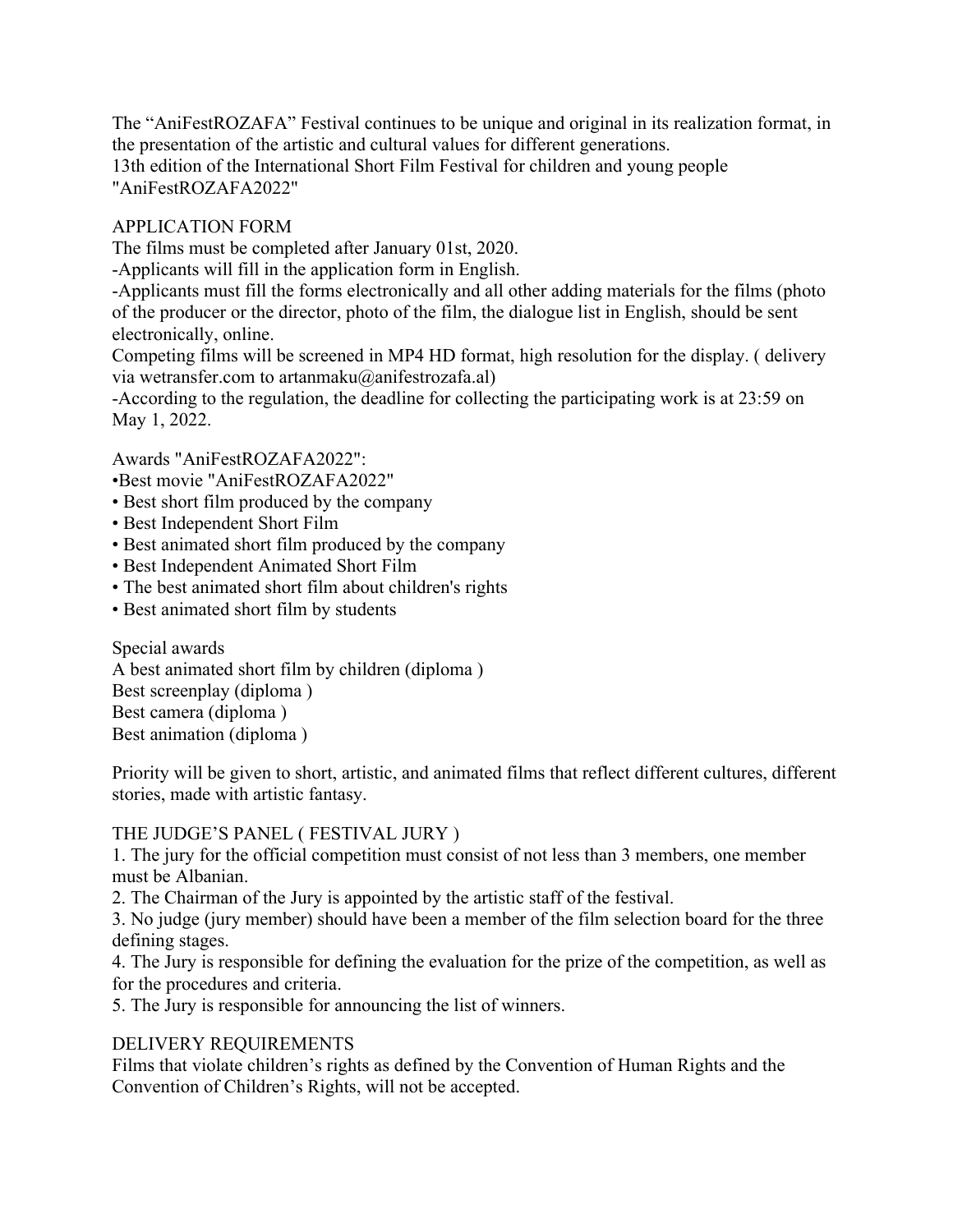All the materials that will be sent for selection, will not be returned back to the applicant but will be part of the Festival's Archive.

### THE INVITATION

The creator of the film selected in the Final Stage will be sent an invitation to participate in the Final Night of the award.

The author of the film (director) will be provided with free accommodation and food by the organizers.

The road will be secured according to the circumstances, communication with the organizing staff.

## COPYRIGHT

1. The author of the film participating in the Final Stage of the competition at the AniFestROZAFA festival will be given the rights of copyright or legal owners of the work (film).

2. In case of works done by collective authors, the applicant must ensure that he/she has legal ownership of the works or have a recommendation from the copyright

3. In case of the author lacks the ability to make such promises, the works will be considered as submitted in the collective names of all the authors.

4. The participating applicant will be considered to have agreed to screen the film for the cultural activity, not for profit.

5. Authorize the Organizing staff of the International Festival "AniFestROZAFA", giving them the right to appear and promote through various media or in public spaces for non-profit reasons. 6. In specific cases the AniFestROZAFA festival staff will notify you, asking you to send an authorization.

# EXPLANATION:

1. According to the regulations, prize winners will be awarded a trophy and a certificate.

2. Individual income tax related to the bonus shall be held by the Organizing Committee.

3. Donor interest and distribution of films on TV will be realized according to property law and copyright. ( you will be notified )

# SCREENING OF THE FILM

1. The Organizational Staff will digitize and preserve all the work of the candidates, who will be shown in public, according to the program of the international animated film festival for children and youth "AniFestROZAFA"

2. The organizing staff of "AniFestROZAFA" has the right to show the film that has won an award, for special promotion purposes or non-profit reasons.

# THE AWARD CEREMONY

1. The Organizing Staff will invite the directors or producers of the film that has entered the final stage of the competition. On the final night of the awards ceremony.

2. In case the winners of prizes, domestic or foreign are not able to take a price on the spot, they can authorize others to get the prize on their behalf.

3. Films that have won awards will appear during the award ceremony.

4. The Organizing Staff notifies the directors or the producer of the film that has entered the semi-final stage of the competition but does not cover the accommodation.